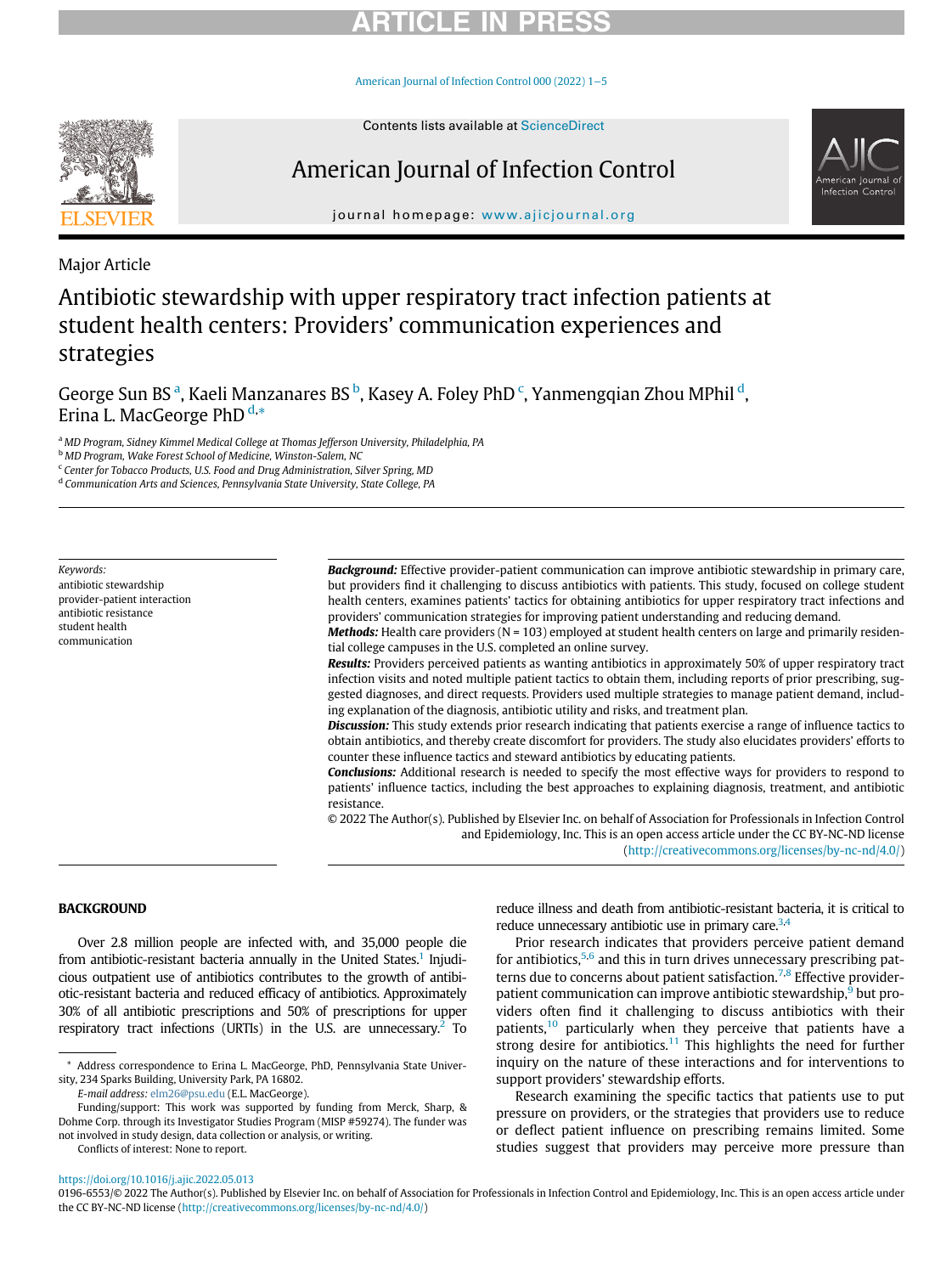## RTICLE IN PRE

#### 2 G. Sun et al. / American Journal of Infection Control 00 (2022) 1−5

patients explicitly exert.<sup>[5](#page-4-4),[12](#page-4-11)</sup> At the same time, there is evidence that patients convey their interest in antibiotics in a variety of ways. Scott et al $13$  identified several ways in which patients pressure providers for antibiotics, including direct requests, but also suggesting or implying a bacterial diagnosis, highlighting illness severity, appealing to life circumstances, and mentioning previous use of antibiotics. Similarly, parents of children who had ear infections reported using influence strategies such as going into great detail about their children's symptoms and asking providers a lot of questions about those symptoms.<sup>[14](#page-4-13)</sup> Indeed, when parents used these strategies, providers were more likely to prescribe antibiotics.

Mustafa et  $al<sup>11</sup>$  $al<sup>11</sup>$  $al<sup>11</sup>$  report that, in order to avoid confrontation, providers often avoid directly eliciting patients' expectations for antibiotics. They also utilize a "running commentary" strategy during the physical examination as an effort to influence those expectations, such as indicating that an infection doesn't appear bacterial. Nielsen<sup>[15](#page-4-14)</sup> described a case where the provider responded to a direct request of antibiotics from a patient by emphasizing that they were properly diagnosed, explaining the difference between viral and bacterial infections, and conveying the risks of unnecessary antibiotic use. Cor-respondingly, Yates and colleagues<sup>[16](#page-4-15)</sup> found that providers tend to focus their communication with patients about antibiotics on four pieces of information: differentiating between viral and bacterial infections, offering ways to manage symptoms, describing signs to watch for, and indicating the availability of follow-up care.

A fuller understanding of patients' tactics for obtaining antibiotics is critical for devising communication strategies for managing them, and providers' reports of their current communication strategies are a valuable resource for identifying potentially effective or ineffective approaches.

The current study focuses on experiences of providers who practice at student health centers on large, residential campuses. This patient population is particularly susceptible to URTIs, given group living, inadequate hygiene, and insufficient vaccination, so student health practice involves a lot of URTI visits and corresponding antibiotic-seeking from patients. Emerging adult patients are often uncertain about health matters and potentially easier to educate than some populations, but they are also developmentally prone to question authority and influenced by parents and peers who may promote antibiotic-seeking behavior. Although the experiences of these providers cannot generalize to all clinical contexts, student health centers are similar to both general practice and urgent care centers in seeing high volumes of URTI cases, and to urgent care centers insofar as providers often see patients with whom they have had no prior interaction.

Accordingly, the current study was designed to answer the following research questions:

- RQ 1: What makes discussion of antibiotics with URTI patients challenging for providers?
- RQ 2: What influence behaviors do providers report their URTI patients using to influence antibiotic prescribing?
- RQ 3: What communication strategies do providers report using to manage the challenge of URTI patients' antibiotic expectations?

### **METHODS**

#### Sampling

Study procedures were reviewed and approved by the Penn State IRB. To recruit participants, we used the Carnegie Classification to identify the large and mostly or primarily residential colleges and universities in the US ( $N = 171$  at the time of data collection). These are institutions with at least 10,000 students and at least 25% of students living on campus (often far more), so they are the most likely

colleges and universities to have large Student Health Centers (SHCs) staffed with healthcare providers. We sent e-mails directly to the medical or executive directors of these SHCs, or to general clinic eaddresses if directors' addresses could not be obtained. The e-mails asked directors to distribute the link to our online study to physicians, physician assistants, and nurse practitioners who were actively affiliated with and practicing primary care at their SHCs. Due to survey setup, we do not know how many individuals accessed the study but did not consent to participation or were not eligible due to exceeding our cap of 3 participants per SHC.

In total, 110 eligible individuals completed participation and were provided with a \$50 Amazon gift card as compensation for their time. Data from 7 participants was excluded from analyses due to suspiciously rapid completion of the survey and/or large numbers of missing responses. Although nonprobability sampling was used to obtain the sample, and we were unable to track which SHC directors read the recruiting email or distributed the survey link, the 103 retained participants were employed at a total of 50 distinct SHCs located in 32 states plus the District of Columbia. Of the 50 colleges and universities represented, 37 were public, 13 private.

#### Data collection

Data was collected with an electronic, smartphone-compatible survey (Qualtrics Software) including both closed- (multiple choice and "slider") and open-ended (numeric or textual) questions (see Supplemental Materials for complete set of items). Participants were first asked to indicate their medical qualifications and the SHC currently employing them. Those who did not meet the inclusion criteria were dropped at this stage. Subsequent questions addressed providers' perceptions of patients' desire for antibiotics and factors motivating that desire, level of comfort discussing antibiotics with patients, behaviors utilized by patients to influence prescribing decisions, and provider strategies for discussing antibiotics with patients, including strategies specific to discussing antibiotic resistance. Participants reported their demographic information toward the end of the survey.

### Data analysis

Qualtrics survey data was anonymized and extracted to Microsoft Excel for analysis. To classify responses to open-ended questions, the third and fifth authors did a close reading of the responses and worked collaboratively to derive mutually exclusive categories that represented common types of responses to each question. This effort was aided by the typically succinct and straightforward responses given by most providers to the open-ended questions, and by easily identifiable commonalities in those responses. Then, the first and second authors and a research assistant each independently coded each question's responses into the categories for that question. Finally, the coders met to resolve differences through discussion, resulting in the data reported below.

## RESULTS

[Table 1](#page-2-0) presents the demographic characteristics of the 103 health care providers, primarily MDs and NPs, who completed the survey. Participants ranged in age from 26 to 69 years ( $M = 48.6$ ,  $SD = 10.8$ ). Most had practiced medicine for more than 10 years; years of practice at an SHC was more variable. The majority of participants identified as White and female. They also reported working an average of 39.02 hours per week ( $SD = 9.00$ ) and seeing an average of 43.9 patients (SD = 28.20) with URTIs per week during cold and flu season. Almost half (44.7%) of providers indicated that their SHC did not have an antibiotic stewardship program  $(n = 46)$  while 29.1% did have a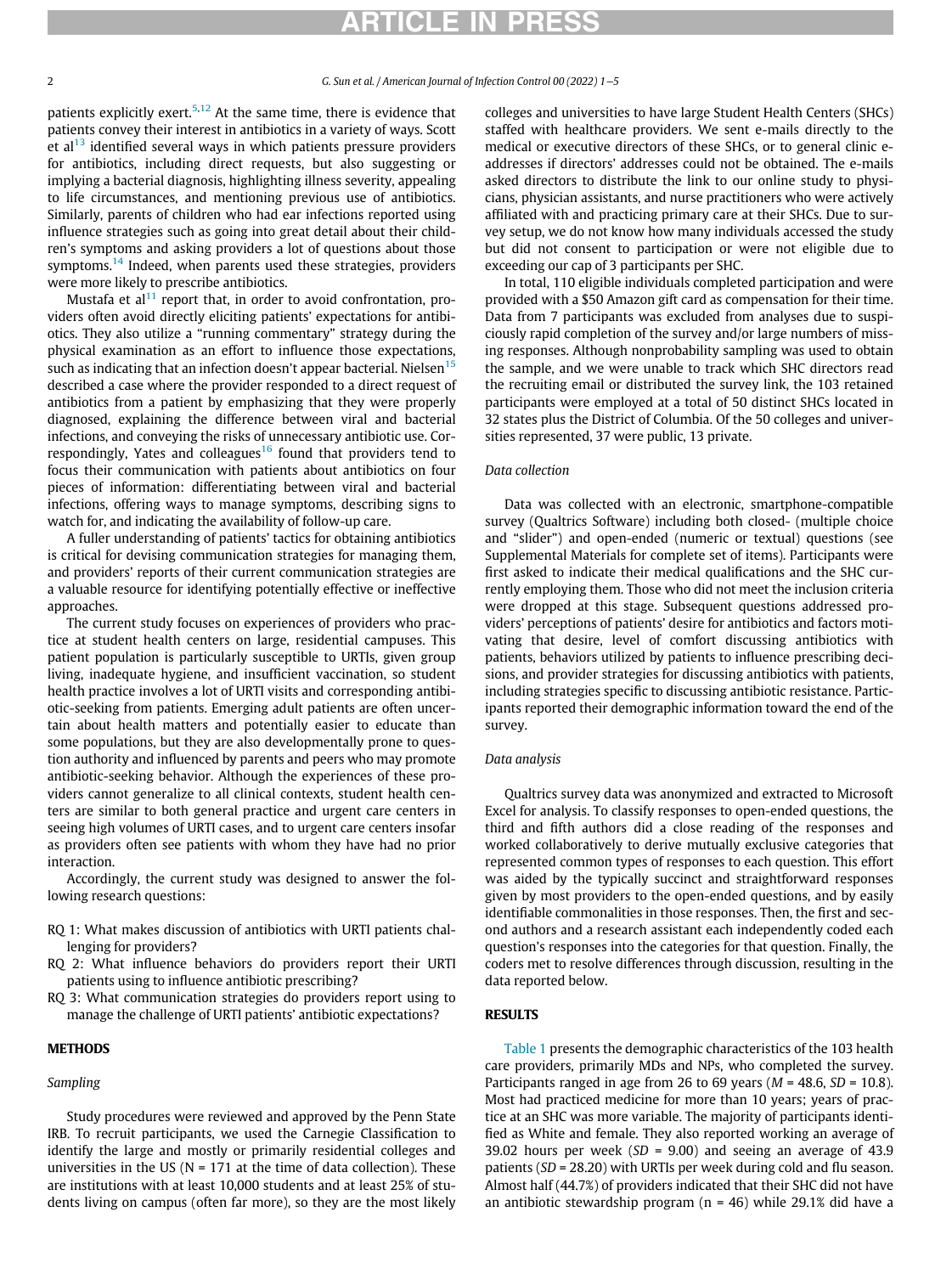# ARTICLE IN PRESS

<span id="page-2-0"></span>Table 1

Provider characteristics (n = 103)

| Category                                                | $n(\%)$    |
|---------------------------------------------------------|------------|
| US census category                                      |            |
| Asian                                                   | 1(1.0%)    |
| <b>Black or African American</b>                        | 5(4.9%)    |
| White                                                   | 77 (74.7%) |
| More than One Race                                      | 8(7.8%)    |
| Prefer not to say                                       | 6(5.8%)    |
| Missing                                                 | 6(5.8%)    |
| Gender                                                  |            |
| Female                                                  | 72 (69.9%) |
| Male                                                    | 23 (22.3%) |
| Gender non-binary                                       | 1(1.0%)    |
| Other                                                   | 1(1.0%)    |
| Missing                                                 | 6(5.8%)    |
| Medical qualification                                   |            |
| Doctor of Osteopathic Medicine (D.O.)                   | 4(3.9%)    |
| Doctor of Medicine (M,D,)                               | 41 (39.8%) |
| Nurse Practitioner (N.P.)                               | 41 (39.8%) |
| Physician's Assistant (P.A.)                            | 16 (16.5%) |
| Age group (years)                                       |            |
| 20-29                                                   | 3(2.9%)    |
| 30-39                                                   | 17 (16.5%) |
| 40-49                                                   | 31 (30.1%) |
| 50-59                                                   | 24 (23.3%) |
| $60+$                                                   | 21 (20.4%) |
| Missing                                                 | 7(6.8%)    |
| Years of medical practice                               |            |
| $< 5$ yrs                                               | 8(7.8%)    |
| 5-10 yrs                                                | 17 (16.5%) |
| $>10$ yrs                                               | 74 (71.8%) |
| Missing                                                 | 4(3.9%)    |
| Years of practice at student health center              |            |
| $<$ 5 $Vrs$                                             | 34 (33.0%) |
| 5-10 yrs                                                | 28 (27.2%) |
| $>10$ yrs                                               | 37 (35.9%) |
| Missing                                                 | 4(3.9%)    |
| Antibiotic stewardship program in student health center |            |
| Yes                                                     | 30 (29.1%) |
| No                                                      | 46 (44.7%) |
| Unsure                                                  | 27 (26.2%) |

stewardship program ( $n = 30$ ). The remaining ( $n = 27$ ) were unsure. In the next sections, we address the three research questions proposed.

RQ 1: What makes discussion of antibiotics with patients challenging for providers?

Providers reported that they perceived patients to want antibiotics in approximately 50% of visits. The most frequently-reported drivers of desire for antibiotics ([Table 2\)](#page-2-1) were recovery from illness, past prescribing of antibiotics, patient misconceptions or misinformation, and social network influence.

Discussion of antibiotics with patients created an uncomfortable interaction in 21% of visits. Providers most frequently reported their discomfort in the form of feeling irritated ( $n = 28$ ), defensive ( $n = 25$ ),

<span id="page-2-1"></span>

| ٠ |  |
|---|--|
|   |  |

Factors driving patients' desire for antibiotics

| Category                              | $n(\%)$    |
|---------------------------------------|------------|
| Recovery from illness                 | 60 (58.3%) |
| Past antibiotic prescriptions         | 60 (58.3%) |
| Patient misconceptions/misinformation | 44 (42.7%) |
| Social network influence              | 43 (41.7%) |
| Symptom-related concerns              | 26 (25.2%) |
| Desire for "real medicine"            | 13 (12.6%) |
| Media influence                       | 7(6.8%)    |
| Cultural norms/international policies | 7(6.8%)    |
|                                       |            |

or pressured (n = 22). Certain situations caused providers more discomfort, including when the patient was dissatisfied  $(n = 32)$ , required education ( $n = 27$ ), attempted to influence the provider  $(n = 19)$ , or had obtained antibiotics elsewhere  $(n = 19)$ . Less often, providers reported feeling situational discomfort when the patient's parents were involved ( $n = 7$ ), when the provider felt uncertainty about the diagnosis ( $n = 3$ ), or when there was insufficient time in the visit  $(n = 2)$ .

### RQ 2: What behaviors do providers report their URTI patients using to influence antibiotic prescribing?

Providers reported a variety of patient behaviors employed to influence their prescribing ([Table 3\)](#page-3-0). Patients' most common influence tactics were reporting that they had received antibiotics for a prior infection, emphasizing symptoms to imply a need for antibiotics, suggesting diagnoses, and directly requesting antibiotics. Providers also regarded some patient influence behaviors as causing more discomfort than others. The greatest discomfort arose when patients reported receiving antibiotics for a prior infection, when they stated that another healthcare provider recommended antibiotics in the past, and when they directly requested antibiotics.

## RQ 3: What communication strategies do providers report using to manage the challenge of patients' antibiotic expectations?

Providers reported a range of strategies employed to manage patients they perceived as wanting antibiotics, as well as strategies to reduce interest or demand for antibiotics in most or all URTI visits, regardless of perceived desire for antibiotics ([Table 4\)](#page-3-1). In visits where the provider perceived that the patient wanted antibiotics, providers most frequently reported explaining the diagnosis or disease ( $n = 58$ ), explaining antibiotic utility and risks ( $n = 53$ ), explaining the treatment plan ( $n = 48$ ), explaining antibiotic resistance ( $n = 38$ ), and discussing monitoring or follow-up options ( $n = 36$ ). Regardless of whether patients were perceived as wanting antibiotics, providers reported the most frequent use of strategies that included explanation of the treatment plan ( $n = 44$ ) and explanation of the diagnosis or disease ( $n = 31$ ).

A chi-square test revealed that the rate of different strategies being employed varied between interactions with patients perceived as wanting antibiotics and with patients in URI visits overall  $(X^2)$  $(9)$  = 22.36, P<.01). A post hoc test with Bonferroni adjustment showed that, of the different strategies, explaining treatment plan was significantly more likely to be used in general URI visits ( $P = .01$ ), whereas in visits with patients perceived as wanting antibiotics, providers were more likely to explain antibiotic resistance  $(P = .04)$ . Additional analyses were performed to test whether providers' engaging in (vs refraining from) each strategy was associated with the type of visit. Results showed that when patients were perceived as wanting antibiotics (vs overall visits), providers were more likely to explain diagnosis or disease  $(X^2(1) = 13.37, P < .001)$ , antibiotic utility and risk  $(X^2 (1) = 17.54, P < .001)$ , and antibiotic resistance  $(X^2)$  $(1)$  = 30.10, P<.001). They were also more likely to discuss or provide monitoring and follow-up  $(X^2 (1) = 5.52, P = .02)$ , use patient-centered communication strategies  $(X^2(1) = 8.67, P = .01)$ , provide handouts/flyers/websites/resources  $(X^2(1) = 5.95, P = .01)$ , and explain the side effects of antibiotics  $(X^2(1) = 10.91, P<0.001)$ . Overall, providers were more likely to make use of the communication strategies when perceiving their patients as wanting antibiotics. The rate of their explaining treatment plan and antibiotic resistance, in particular, differed significantly between the two scenarios.

Although many providers reported hesitating to talk with patients specifically about antibiotic resistance ( $n = 91, 88.3\%$ ), they nonetheless reported discussing this topic in approximately 50% of URTI visits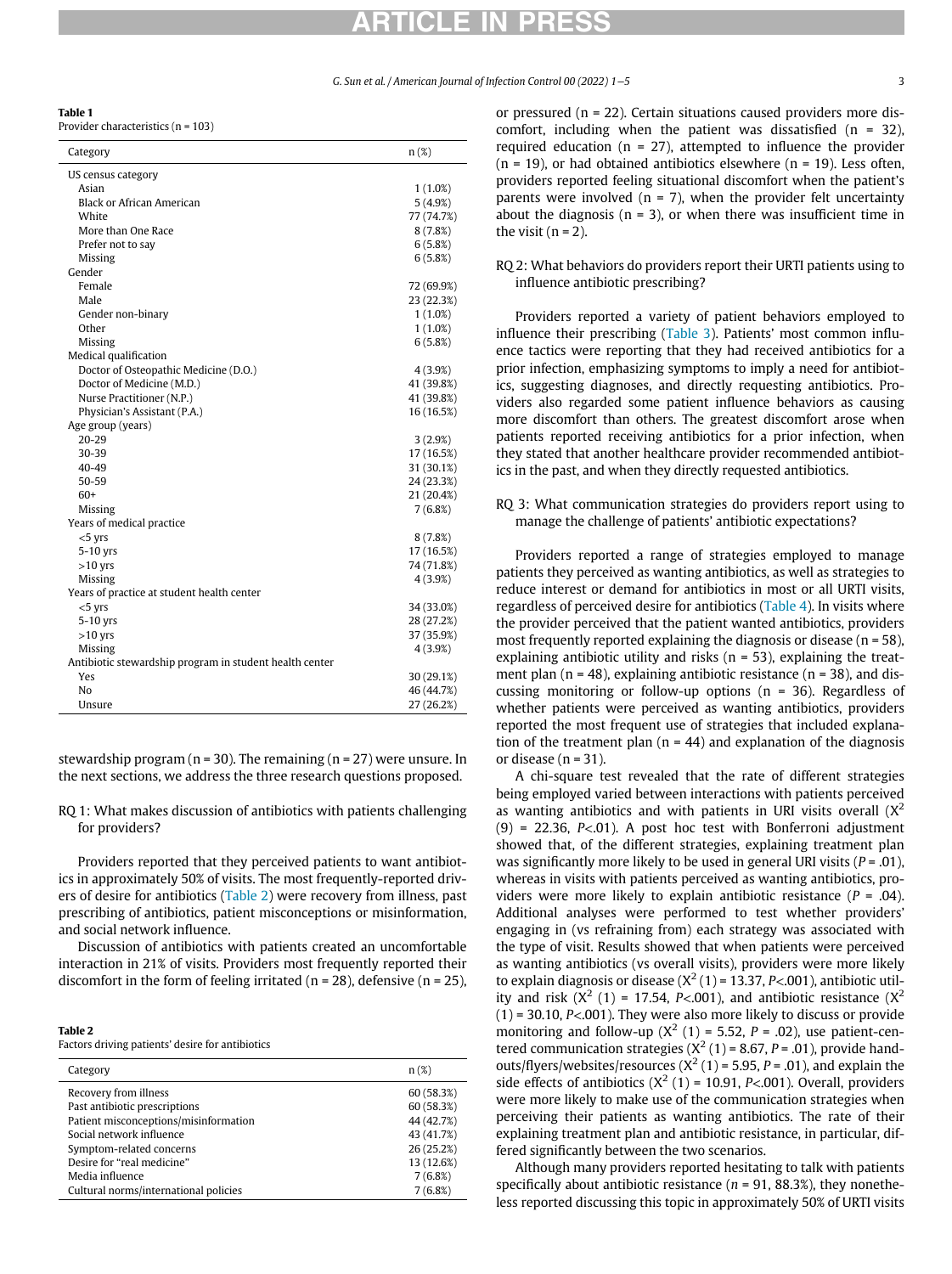# ARTICLE IN PRESS

4 G. Sun et al. / American Journal of Infection Control 00 (2022) 1−5

#### <span id="page-3-0"></span>Table 3

Provider perceptions of patients' influence tactics

| Category                                                                      | Average % of visits | Providers perceive as creating discomfort n (%) |
|-------------------------------------------------------------------------------|---------------------|-------------------------------------------------|
| Patients report receiving antibiotics for a prior infection                   | 50%                 | 66 (64.1%)                                      |
| Patients emphasize symptoms to imply need for antibiotics                     | 45%                 | 39 (37.9%)                                      |
| Patients suggest a diagnosis                                                  | 44%                 | 42 (40.8%)                                      |
| Patients request antibiotics                                                  | 35%                 | 60 (58.3%)                                      |
| Patients report that someone else received antibiotics during a prior illness | 32%                 | 36 (35.0%)                                      |
| Patients state that a non-healthcare provider recommended antibiotics         | 30%                 | 41 (39.8%)                                      |
| Patients inquire about provider reasoning for not prescribing antibiotics     | 32%                 | 40 (38.8%)                                      |
| Patients state that a healthcare provider recommended antibiotics in the past | 21%                 | 61 (59.2%)                                      |
| Other behaviors                                                               | 12%                 | 11 (9.2%)                                       |

#### <span id="page-3-1"></span>Table 4

Communication strategies when discussing antibiotics

| Category                                                                         | With patients providers perceive as<br>wanting antibiotics $n(\%)$ | At most URI visits, regardless of whether<br>a patient seems to want antibiotics $n(\%)$ |
|----------------------------------------------------------------------------------|--------------------------------------------------------------------|------------------------------------------------------------------------------------------|
| Explain diagnosis or disease                                                     | 58 (56.3%)                                                         | 31 (30.1%)                                                                               |
| Explain antibiotic utility and risk                                              | 53 (51.5%)                                                         | 23 (22.3%)                                                                               |
| Explain treatment plan                                                           | 48 (46.6%)                                                         | 44 (42.7%)                                                                               |
| Explain antibiotic resistance                                                    | 38 (36.9%)                                                         | 5(4.9%)                                                                                  |
| Discuss or provide monitoring and follow-up                                      | 36 (35.0%)                                                         | 20 (19.4%)                                                                               |
| Patient-centered communication (eg, listening, validating, teach-back)           | 34 (33.0%)                                                         | 15 (14.6%)                                                                               |
| Handouts/flyers/websites/resources                                               | 24 (23.3%)                                                         | 10 (9.7%)                                                                                |
| Explain side effects of antibiotics                                              | 22 (21.4%)                                                         | 5(4.9%)                                                                                  |
| Prescribing tactics (eg, delayed prescribing, scripts for over-the-counter meds) | 7(6.7%)                                                            | 4(3.9%)                                                                                  |
| Conduct/offer testing                                                            | 5(4.9%)                                                            | $1(1.0\%)$                                                                               |

 $(M = 48.02\%$ , SD = 29.19). Providers reported the greatest likelihood of talking about antibiotic resistance when the patient expected, demanded, or requested antibiotics ( $n = 46$ ) or when addressing specific types of illness such as sinusitis or bronchitis ( $n = 40$ ; illness type varied by provider). Antibiotic resistance was also discussed with diagnosis or treatment plans ( $n = 19$ ), when the patient had a history of antibiotic use ( $n = 19$ ), and less frequently for other reasons (eg, when not prescribing an antibiotic or when an antibiotic is unnecessary  $(n = 11)$ . When discussing antibiotic resistance, providers most frequently talked about its cause  $(n = 42)$  and the harms associated with it ( $n = 42$ ), along with other aspects of the topic [\(Table 5](#page-3-2)).

#### <span id="page-3-2"></span>Table 5

Strategies providers use to discuss antibiotic resistance

| Category                                                                                                                                                                         | $n(\%)$    |
|----------------------------------------------------------------------------------------------------------------------------------------------------------------------------------|------------|
| Cause of antibiotic resistance                                                                                                                                                   | 42 (40.8%) |
| Resistance stems from use/overuse of antibiotics, provider<br>overprescribing                                                                                                    |            |
| Harms from antibiotic resistance                                                                                                                                                 | 42 (40.8%) |
| Antibiotics failing to work, problems with antibiotics for resistant infec-<br>tions, future infections difficult or impossible to treat, death                                  |            |
| Nature of antibiotic resistance                                                                                                                                                  | 29 (28.2%) |
| Bacteria evolve to become resistant, superbugs, types of antibiotic-resis-<br>tant illness (eg, methicillin resistant staphylococcus aureus), prior and<br>subsequent resistance |            |
| Medical care                                                                                                                                                                     | 19 (18.4%) |
| Bacterial vs viral diagnosis, lack of evidence for bacterial infection, fol-<br>lowing up if symptoms don't improve, secondary bacterial infection                               |            |
| Susceptibility to antibiotic-resistant illness                                                                                                                                   | 14 (13.6%) |
| Patient/personal, global, growing, common, frequent (eg, at that clinic)                                                                                                         |            |
| Antibiotics as resources                                                                                                                                                         | 14 (13.6%) |
| Benefits, useful for bacterial illness, few drugs in development, needed for<br>future                                                                                           |            |
| Patient stewardship behavior                                                                                                                                                     | 13 (12.6%) |
| Completing course of antibiotics, throw out old antibiotics, handwashing                                                                                                         |            |
| Harms of antibiotics                                                                                                                                                             | 6(5.8%)    |
| Harms other than those associated with resistance, (eg, gut microbiome<br>disruption, diarrhea, obesity risk)                                                                    |            |

## DISCUSSION

This study corroborates and extends prior research indicating that providers perceive patients as wanting antibiotics for upper respiratory tract infections, that patients attempt to influence providers' prescribing behavior, and that patient influence tactics make URTI visits uncomfortable for providers.<sup>[5](#page-4-4),[6](#page-4-5)[,11-14](#page-4-10)</sup> While it remains possible that providers sometimes perceive more pressure than patients intend, $5$  the current study provides evidence regarding the diversity and ubiquity of patient influence tactics, indicating that patient expectation for antibiotics is a reality underlying many URTI visits.

Our findings indicate that certain influence strategies make providers particularly uncomfortable. These include when patients report a past prescription or provider recommendation for antibiotics, and when patients directly request antibiotics. This discomfort is understandable. The first two tactics constitute challenges to a provider's expertise and prescribing authority, and are likely to require that providers give an account for the difference between past and present prescribing. Similarly, direct requests put providers in the position of needing to refuse and explain why they won't prescribe. Faced with these and other influence efforts, providers need communication strategies that enable them to simultaneously withstand pressure, respond professionally and compassionately to maintain satisfaction with care, and educate patients in ways that reduce future efforts to obtain unnecessary antibiotics.

Indeed, the current study displays the diversity of strategies providers use with patients in their efforts to remain good stewards of antibiotics. Overall, in this sample, providers reported a high frequency of attempts to educate patients on diagnosis, treatment, and antibiotic-related risk and to discuss monitoring and follow-up with patients. These strategies, along with the patient-centered communication strategies, the provision of educational materials and resources, and the explanation of side effects of antibiotics, however, are more likely to be put to use when providers perceive the patients as wanting antibiotics. On the one hand, this suggests that providers are well aware of the need to respond effectively to antibiotic-seeking